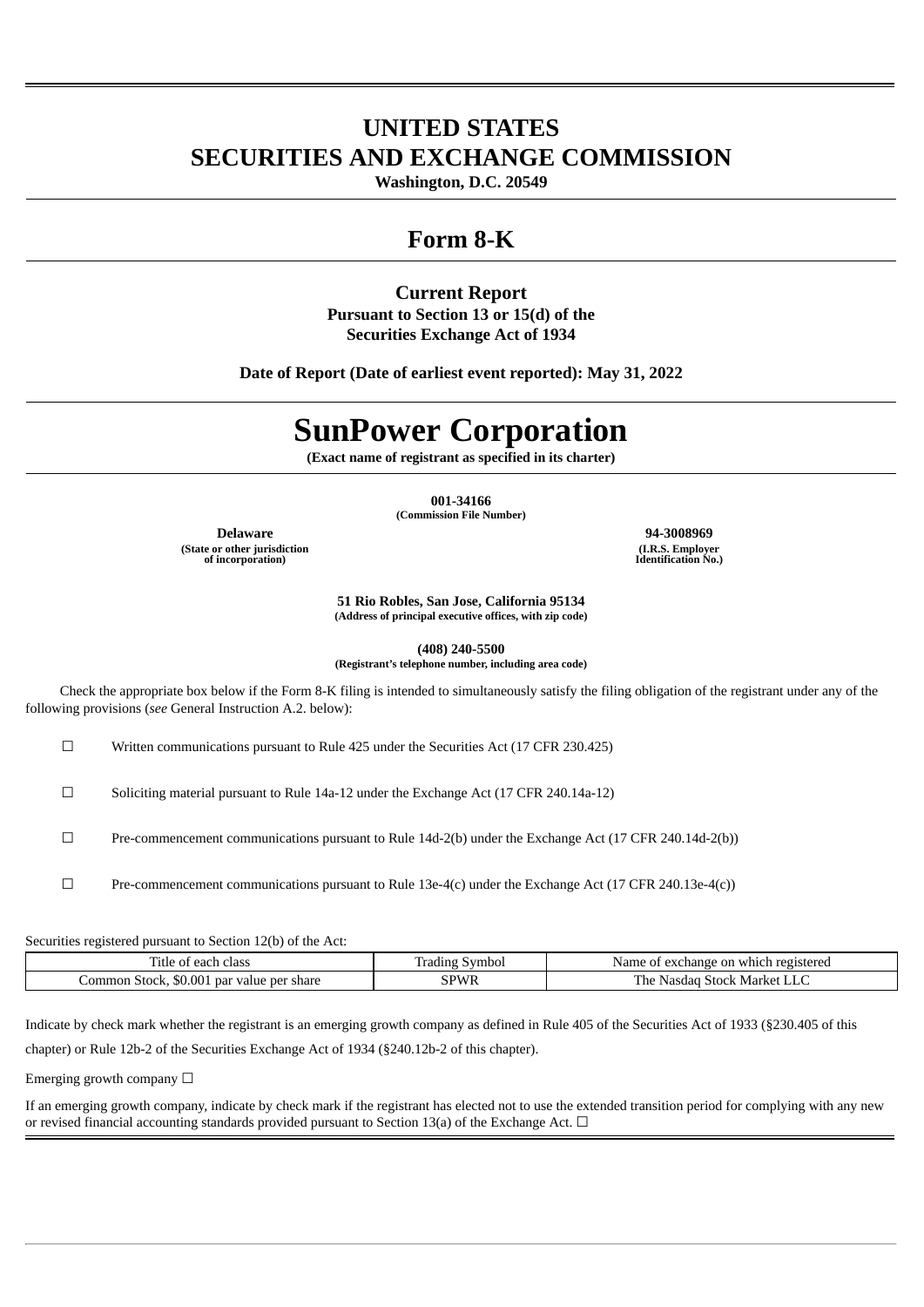#### **Item 1.01. Entry into a Material Definitive Agreement.**

As previously announced, on February 6, 2022, SunPower Corporation, Systems, a Delaware corporation ("Seller") and wholly owned subsidiary of SunPower Corporation, a Delaware corporation (the "Company"), entered into an equity purchase agreement (the "Equity Purchase Agreement") with TotalEnergies Renewables USA, LLC, a Delaware limited liability company ("Buyer") and wholly owned subsidiary of TotalEnergies SE, pursuant to which, upon the terms and subject to the conditions set forth in the Equity Purchase Agreement, Buyer agreed to acquire the Company's Commercial & Industrial Solutions business (the "Business") by acquiring all of the issued and outstanding equity securities of TotalEnergies Distributed Generation USA, LLC, a Delaware limited liability company and a newly formed, wholly owned subsidiary of Seller ("HoldCo"). The Company is a majority-owned subsidiary of affiliates of TotalEnergies SE.

In connection with the consummation of the transactions contemplated by the Equity Purchase Agreement, on May 31, 2022, the Company, Seller, Buyer and HoldCo entered into a letter agreement (the "Letter Agreement"), pursuant to which, among other matters, (i) Buyer agreed to waive the closing condition relating to certain representations and warranties of Seller under the Equity Purchase Agreement, (ii) Seller agreed to retain certain Business assets and employees until certain transitional matters have been resolved and (iii) the Company agreed to provide to Buyer a guaranty of Seller's compliance with all of its obligations under the Equity Purchase Agreement and the other agreements contemplated thereby.

The foregoing description of the Letter Agreement and the transactions contemplated thereby does not purport to be complete and is qualified in its entirety by reference to the full text of the Letter Agreement, which is attached hereto as Exhibit 2.1 and incorporated herein by reference.

#### **Item 2.01. Completion of Acquisition or Disposition of Assets.**

The information in Item 1.01 is incorporated herein by reference.

On May 31, 2022, the Company completed the previously announced sale transaction pursuant to the terms of the Equity Purchase Agreement for aggregate cash consideration of approximately \$190 million, which was adjusted for, among other matters, cash, indebtedness, working capital surplus/shortfall and transaction expenses.

The foregoing description of the Equity Purchase Agreement and the transactions contemplated thereby does not purport to be complete and is qualified in its entirety by reference to the full text of the Equity Purchase Agreement filed as Exhibit 2.1 to the Company's Current Report on Form 8-K filed with the Securities and Exchange Commission on February 10, 2022, which is incorporated herein by reference.

#### **Item 9.01. Financial Statements and Exhibits.**

The following exhibits are furnished as part of the Current Report on Form 8-K:

Exhibit 2.1 Letter Agreement, dated as of May 31, 2022, by and among SunPower [Corporation,](#page-3-0) SunPower Corporation, Systems, Tota[lEnergies](#page-3-0) Renewables USA, LLC and [TotalEnergies](#page-3-0) Distributed Generation USA, LLC. Exhibit 104 Cover Page Interactive Data File (embedded within the Inline XBRL document).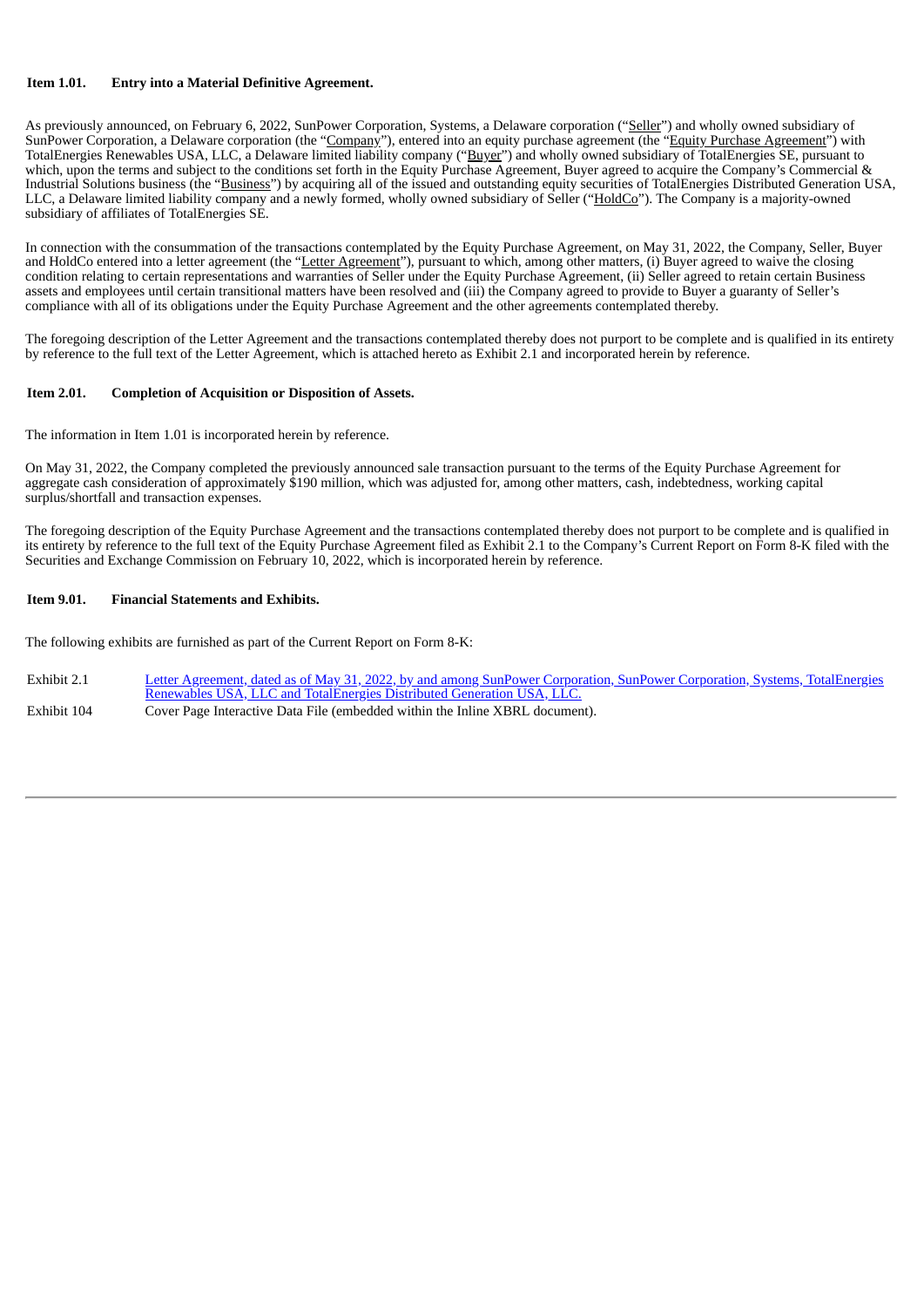## **SIGNATURE**

Pursuant to the requirements of the Securities Exchange Act of 1934, the Registrant has duly caused this report to be signed on its behalf by the undersigned hereunto duly authorized.

### **SUNPOWER CORPORATION**

Date: May 31, 2022 By: /S/ MANAVENDRA S. SIAL

Name: **Manavendra S. Sial** Title: **Executive Vice President and Chief Financial Officer**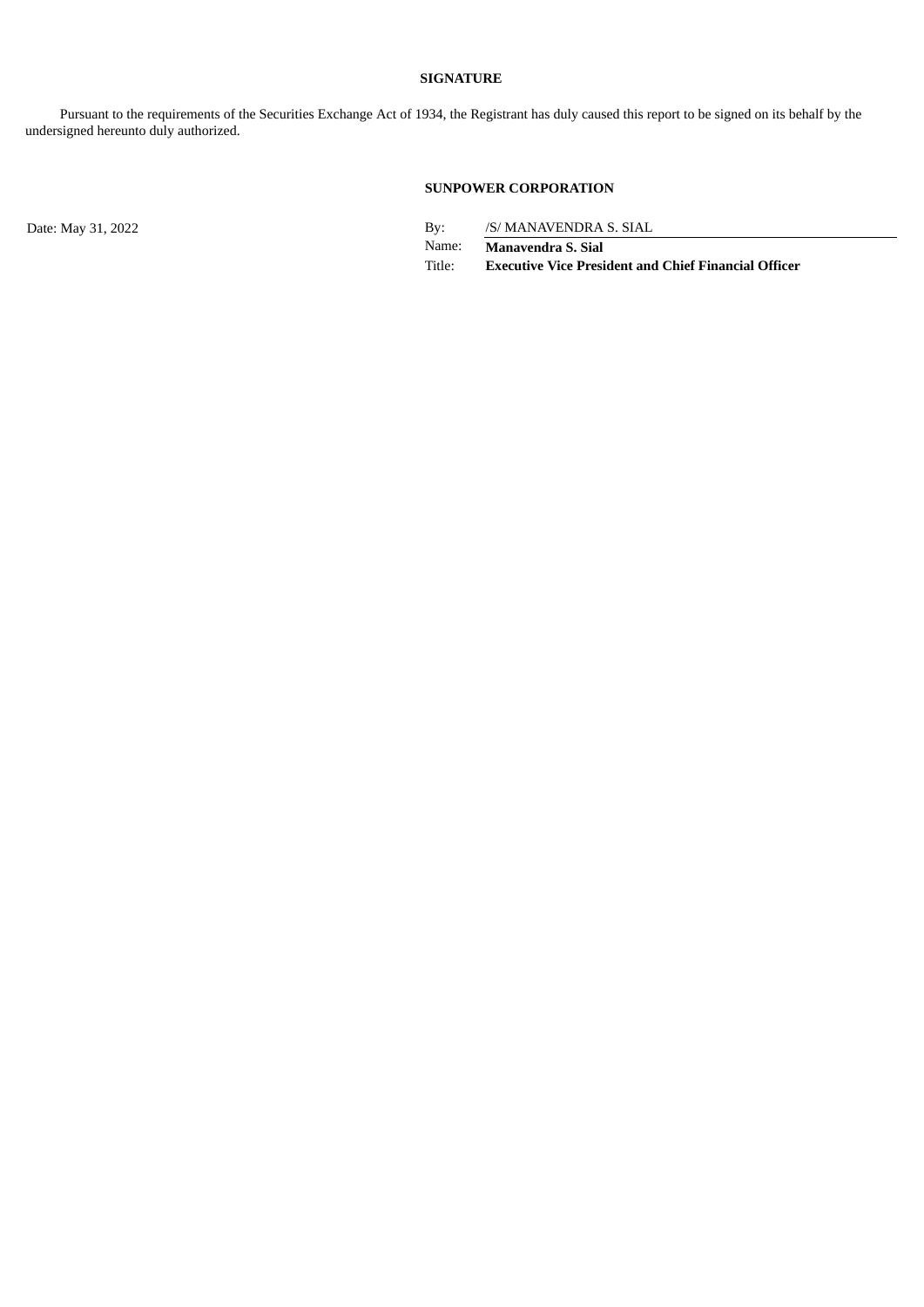May 31, 2022

<span id="page-3-0"></span>TotalEnergies Renewables USA, LLC 1201 Louisiana St. Suite 1800 Houston, Texas 77002 Attention: Marc-Antoine Pignon, CEO With a copy to: Legal Email: Marc-Antoine.Pignon@totalenergies.com Cynthia-R.Martinez@totalenergies.com

#### Re: Letter Agreement

Reference is hereby made to (i) the Equity Purchase Agreement, dated as of February 6, 2022 (as may be amended, restated, supplemented or otherwise modified from time to time, the "Purchase Agreement"), by and between SunPower Corporation, Systems, a Delaware corporation ("Seller"), and TotalEnergies Renewables USA, LLC, a Delaware limited liability company ("Buyer"), and (ii) the Reorganization Agreement, dated as of February 6, 2022 (as may be amended, restated, supplemented or otherwise modified from time to time, the "Reorganization Agreement"), by and between SunPower Corporation, a Delaware Corporation ("Seller Parent"), and TotalEnergies Distributed Generation USA, LLC, a Delaware limited liability company ("TEDGUS" or the "Company" and, together with Buyer, Seller and Parent, the "Parties"). Capitalized terms used and not otherwise defined herein shall have the meanings set forth in the Purchase Agreement or the Reorganization Agreement, as applicable.

In consideration of and reliance upon the mutual covenants and agreements contained herein, and for other good and valuable consideration, the receipt and sufficiency of which are hereby acknowledged, the Parties hereto hereby agree as follows:

#### 1. Waiver. Pursuant to Section 11.02 of the Purchase Agreement, Buyer hereby irrevocably waives

the condition to Closing contained in Section 8.02(a)(i) and the covenant contained in Section 9.01(a) under the Purchase Agreement solely with respect to the representation and warranty set forth on Exhibit A attached hereto, and Buyer shall not have, and shall not assert, any right or claim in respect of a breach or inaccuracy of such representation or warranty under the Purchase Agreement; provided, however, such waiver in this Section 1 is, in all instances, conditioned upon and subject to Seller Parent delivering the Seller guaranty as set forth in Section 2 of this letter agreement (the "Seller Guaranty").

2. Seller Guaranty. To induce Buyer to consummate the transactions contemplated by this letter agreement, the Purchase Agreement and the other Transaction Documents, Seller Parent shall provide the Seller Guaranty in the form attached hereto as Exhibit B. In accordance with and subject to the terms therein, the Seller hereby acknowledges and agrees that when duly executed and delivered by Seller Parent, the Seller Guaranty will constitute a legal, valid and binding obligation of Seller Parent enforceable against Seller Parent in accordance with its terms.

3. Transfer of Certain Assets. Each party hereby acknowledges and agrees that, notwithstanding anything to the contrary set forth in the Purchase Agreement or the Reorganization Agreement:

a) the Group Company Interests of each of the Remaining Entities (as defined in the TSLTA) will not be transferred to TEDGUS or any of its Affiliates at the Closing and will instead be retained by Seller or its applicable Subsidiaries (other than the Group Companies) until they are conveyed, transferred and delivered to TEDGUS pursuant to the terms of the Technical Services and License Transition Agreement to be entered into by Seller and TEDGUS at the Closing substantially in the form attached hereto as **Exhibit C** (the "TSLTA");

b) the Technical Services Employees (as defined in the TSLTA) will remain employees of Seller until such time as they commence employment with TEDGUS or an affiliate thereof in accordance with the TSLTA; and

c) the Remaining Contracts (as defined in the Remaining Contracts Agreement) will not be transferred to TEDGUS or any of its Affiliates at the Closing and will instead be retained by Seller or its applicable Subsidiaries (other than the Group Companies) until they are conveyed, transferred, assigned and delivered to the applicable Group Company pursuant to the terms of the Agreement for the Maintenance of Remaining Contracts to be entered into by Seller and TEDGUS at the Closing substantially in the form attached hereto as Exhibit D (the "Remaining Contracts Agreement").

1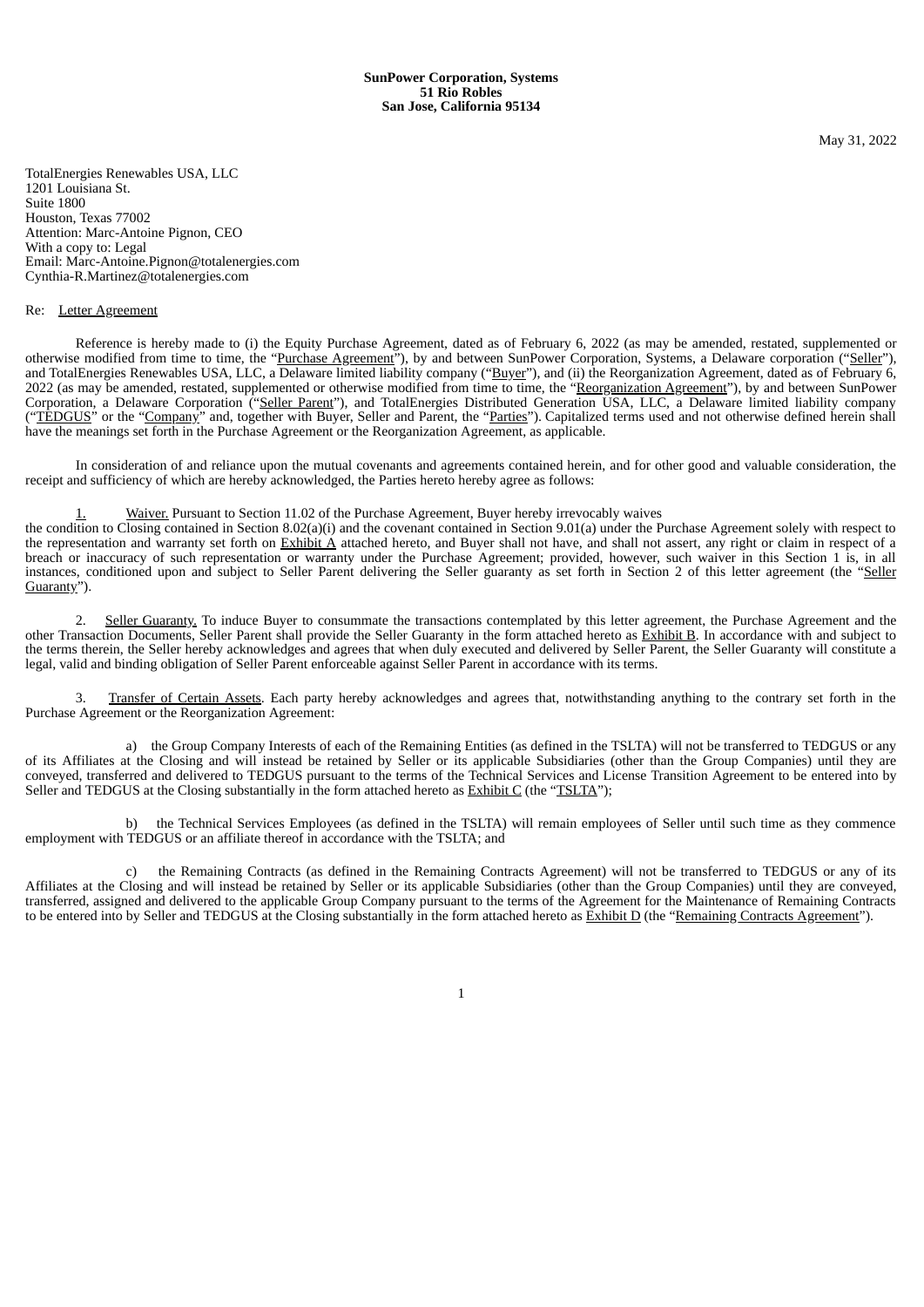Conditioned upon the due execution and delivery of the TSLTA and the Remaining Contracts Agreement, solely to the extent the matters referred to in clauses (a), (b) and (c) of this Section 3 would cause Seller to fail to satisfy or fulfill the condition to Closing set forth in Section 8.02(a) or Section 8.02(b) of the Purchase Agreement, Buyer hereby irrevocably waives such failure to satisfy or fulfill at or prior to the Closing Date.

4. Buyer Indemnification Rights. Each Party acknowledges and agrees that, notwithstanding anything to the contrary in the Purchase Agreement, that:

a) Seller's and TEDGUS's entry into and delivery of the TSLTA and the Remaining Contracts Agreement shall not (i) in any manner adversely affect Buyer's right to be indemnified by Seller in accordance with Section 9.02(e) of the Purchase Agreement or (ii) in any instance constitute the entry into a "mutually agreeable arrangement" for any purposes under Section 5.03 or 9.02(e) or any other provision of the Purchase Agreement;

b) for the avoidance of doubt, Section 9.02(e) of the Purchase Agreement, including Buyer's indemnification rights thereunder, shall survive and be in full force and effect until such time as the TSLTA and Remaining Contracts Agreement are no longer in full force and effect, at which time Buyer shall have the right to be indemnified and held harmless pursuant to Section 9.02(e); and

c) for the avoidance of doubt, Buyer shall have the right to be indemnified and held harmless under Section 9.02(e) of the Purchase Agreement only to the extent that the termination, cancellation or voiding of such Material Contract was not caused, requested or directed by Buyer.

5. Required Third Party Consents. Each Party acknowledges and agrees that, notwithstanding anything to the contrary in the Purchase Agreement, including Section 5.03(b) of the Purchase Agreement, or any other Transaction Document, with respect to any Material Contract, Seller's covenants set forth Section 5.03(b)(i) of the Purchase Agreement shall continue until the earlier to occur of  $(x)$  such Material Contract having been transferred, assigned and conveyed to TEDGUS or another Group Company designated by Buyer and (y) Seller and Buyer having entered into a mutually agreeable arrangement for such Material Contract pursuant to Section 5.03(b)(iii) of the Purchase Agreement.

#### 6. Philippines Business Employees.

a) Notwithstanding anything to the contrary in the Purchase Agreement or the Reorganization Agreement, the employment of the Business Employees whose principal place of employment is in the Philippines (the "Philippines Business Employees") will not be transferred to TotalEnergies Distributed Generation Philippines, Inc. ("Philippines HoldCo") at Closing, but instead will be transferred within ten (10) days following the date Philippines HoldCo has obtained all government registrations required to conduct business and hire employees (the "Philippines Transfer Date").

b) Prior to the Philippines Transfer Date, Sections 3.4 (except for the second sentence of Section 3.4.3), 3.6 through 3.10, 5.1.1, 5.2 (other than Section 5.2.2), 5.4.1, 5.4.2, 7.3.2 and, to the extent applicable, 11.1 and 11.2 of the TSLTA shall apply to the Philippines Business Employees, except that all references to (i) "Systems" shall be deemed references to "SunPower Philippines Ltd.", (ii) "TSEs" shall be deemed references to "Philippines Business Employees", (iii) "Transition Period" shall be deemed to end on the Philippines Transfer Date and (iv) "TEDGUS" shall be deemed references to "TotalEnergies Distributed Generation Philippines, Inc."

7. Philippines Pension Plan Account. Notwithstanding anything to the contrary in Section 7.04 of the Purchase Agreement or the Reorganization Agreement, the Philippines Pension Plan Account, which is set forth as item 5 on Schedule 1.01(c), shall not transfer to Buyer and its Affiliates effective as of the Closing, and, instead, Seller shall, and Seller shall cause its Affiliates to, transfer the Philippines Pension Plan Account to Philippines HoldCo as promptly as reasonably practicable after all Philippines Business Employees and their respective employment have been transferred to Philippines HoldCo.

8. Insurance Policy. Notwithstanding anything to the contrary in Section 5.08(a) of the Purchase Agreement, each Party acknowledges and agrees that the Insurance Policy set forth as item 1 of Schedule 3.21(a) will not transfer to Buyer.

9. Amendments to Exhibits to Purchase Agreement. The Exhibits to the Purchase Agreement are hereby amended as follows:

a) The Parent Company Guaranty Report attached to Schedule 1.01(b) as Annex 1.01(b)-1 is hereby deleted in its entirety and replaced with the Parent Company Guarantee Report attached hereto as **Exhibit E**.

b) The Restructuring Steps Plan attached to the Purchase Agreement as Exhibit H is hereby deleted in its entirety and replaced with the Restructuring Steps Plan attached hereto as Exhibit F.

10. Amendments to Disclosure Schedules. Schedule 5.04(a) of the Disclosure Schedules is hereby deleted in its entirety and replaced with the Schedule 5.04(a) attached hereto as **Exhibit G**.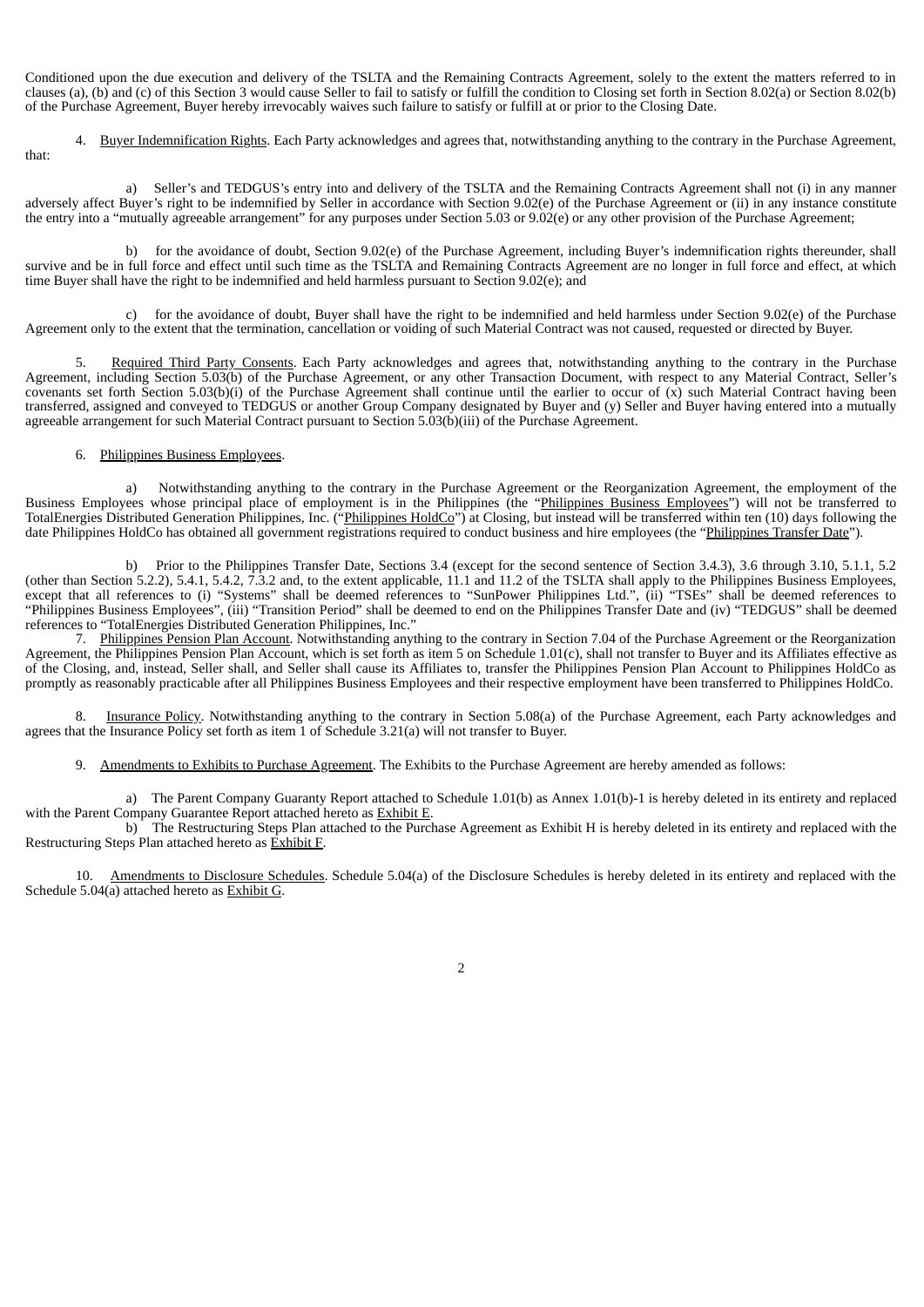#### 11. Sublease Agreement. TEDGUS and Seller shall enter into a sublease agreement substantially in the form attached hereto as Exhibit H.

#### 12. Reorganization Agreement.

a) Each Party acknowledges and agrees that Exhibit I hereto will be added to Schedule 5.1(b)(i) of the Reorganization Agreement and shall be deemed to be a part of such Schedule 5.1(b)(i) to the Reorganization Agreement as if they had been fully set forth therein.

b) References to "Schedule 5(b)(i)" and "Schedule 5(b)(ii)" in Section 5.1(b) of the Reorganization Agreement shall hereby be replaced with "Schedule 5.1(b)(i)" and "Schedule 5.1(b)(ii)", respectively.

13. Miscellaneous. Each Party acknowledges and agrees that this letter agreement shall be deemed to be part of the Purchase Agreement. Each Party further acknowledges and agrees that (i) the TSLTA, (ii) the Remaining Contracts Agreement and (iii) the Seller Guaranty shall each constitute a Transaction Document for all purposes of the Purchase Agreement and the other Transaction Documents. Except as expressly modified by this letter agreement, the Purchase Agreement and each other Transaction Document and all of the terms, conditions and covenants contained herein and therein are valid and shall remain in full force and effect.

14. In the event that any terms or conditions of this Agreement conflict or are otherwise inconsistent with any terms or conditions of the Purchase Agreement or any other Transaction Agreement, the terms and conditions of this Agreement shall govern. The terms and provisions of Article XI of the Purchase Agreement shall apply to this letter *mutatis mutandis* as if set forth herein.

[*Remainder of page intentionally left blank*]

3